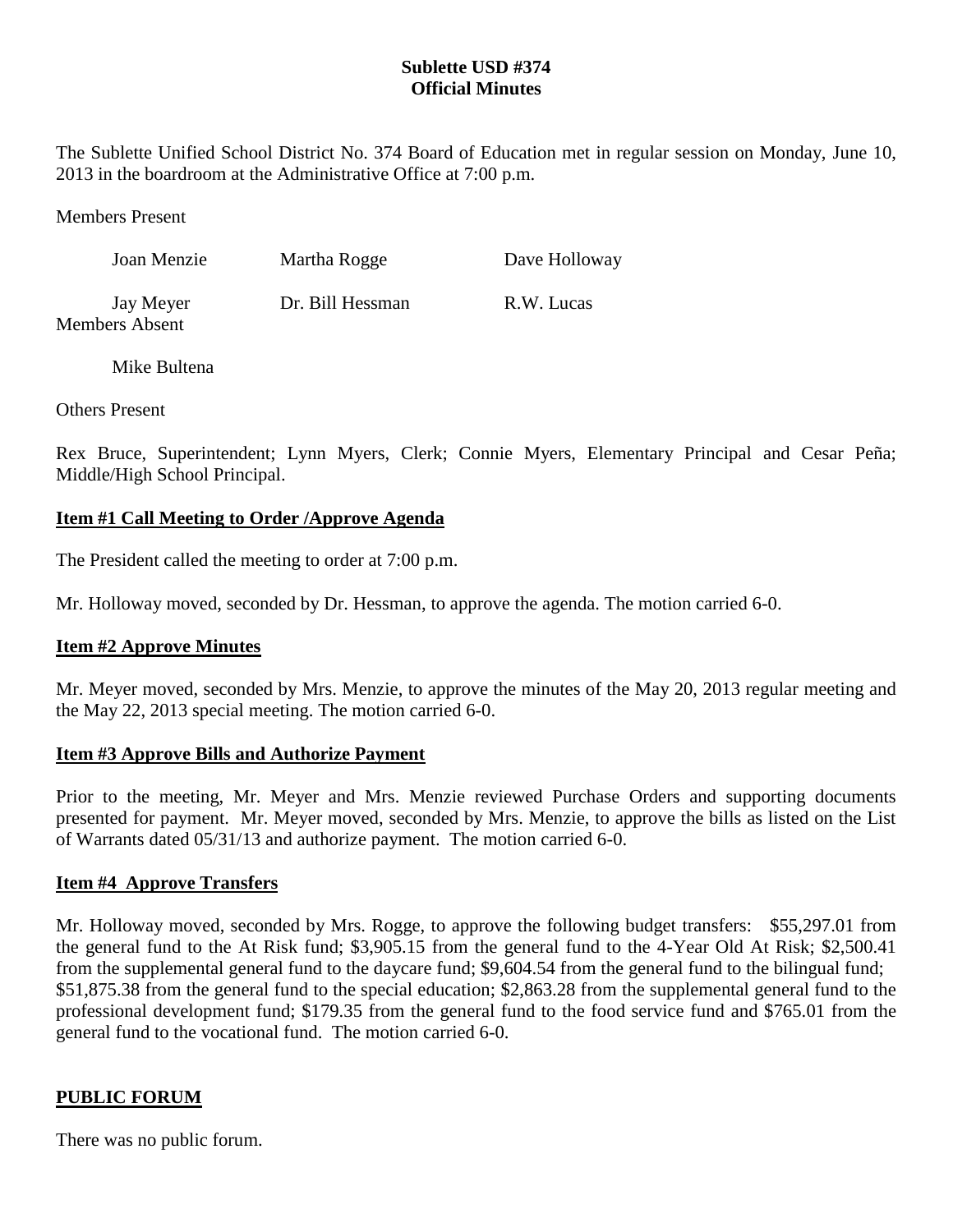Board Minutes Page 2 June 10, 2013

### **Reports**

#### Curriculum

No report, the committees do not meet in June, July and August.

#### Principals

Mr. Pena reported that the school year had ended fine. He also reviewed the suggested changes to the student handbook.

Mrs. Myers reported that the average daily attendance for the 2012/2013 school year was 94.3%. She also stated that summer school was on Tuesday, Wednesday and Thursday from 9:00 a.m. to 12:00 p.m. Summer school enrollment is averaging 70 students daily and consists of one hour of math, one hour of reading and one hour of enrichment.

### SWPRSC/HPEC

Mr. Meyer gave the SWPRSC report. Mr. Lucas gave the HPEC report.

#### Superintendent:

Mr. Bruce discussed the staffing of the middle/high school snack program. He reported that Mr. Peña was selected as the area six KASSP principal of the year.

He reported on the success of the Bike across Kansas stop in Sublette on Saturday.

### **Item #5Executive Session – Non-elected Personnel**

Mrs. Rogge moved, seconded by Mr. Holloway, to go into executive session to discuss non-elected personnel, in order to protect the privacy interest of an identifiable individual(s), to include Mr. Bruce in executive session, and to reconvene to open session in the boardroom at 7:55 p.m. The motion carried 6-0.

The Board reconvened to open session at 7:55 p.m.

Mrs. Rogge moved, seconded by Mr. Holloway, to go into executive session to discuss non-elected personnel, in order to protect the privacy interest of an identifiable individual(s), to include Mr. Bruce in executive session, and to reconvene to open session in the boardroom at 8:35 p.m. The motion carried 6-0.

The Board reconvened to open session at 8:35 p.m.

### **Item #6 Consider Chromebook Purchase**

There was a lengthy discussion on the purchase of chromebooks for the middle/high school students. It was the consensus of the board to put the purchase out for bids and act on the bids at the end of year meeting June 25, 2013.